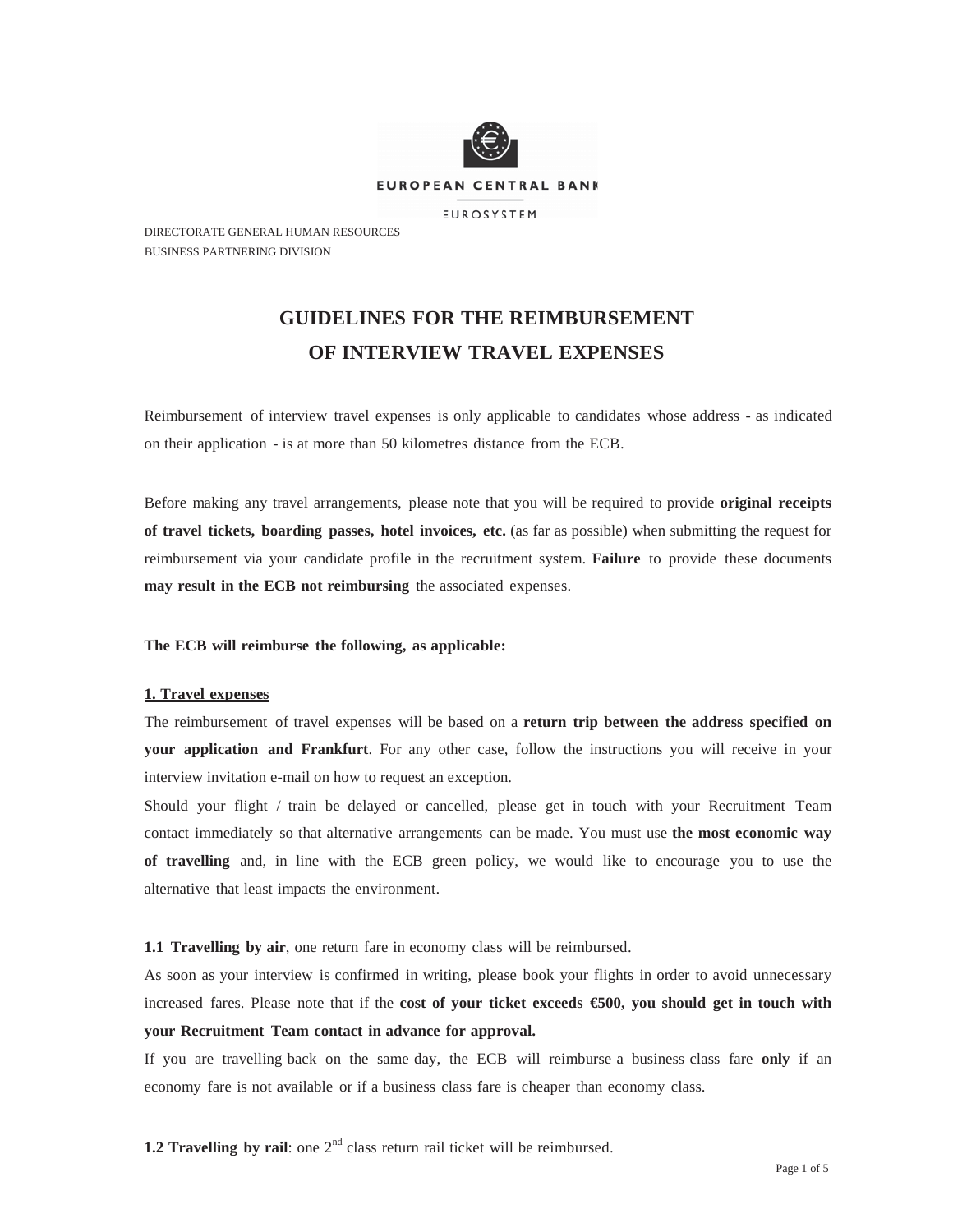**1.3 By private car**: candidates will be reimbursed at a rate of €0.40 per kilometre, as calculated by the website [www.viamichelin.co.uk,](http://www.viamichelin.co.uk/) up to a **maximum ceiling of € 300**. Candidates must ensure that private cars are suitably insured for the journey, as the ECB will not accept any liability in this respect. Please note that **charges for hire cars will not be reimbursed**. If your trip exceeds 300 kilometres (600 kilometres return) you will have to prove that you travelled by car by providing adequate documentation such as receipts for petrol, toll fees, refreshments etc. during your journey to Frankfurt (receipts from your starting destination will not be accepted).

If the distance between your home address and the airport/train station exceeds **50 kilometres**, the travel costs incurred for this part of the journey, will also be reimbursed as travel expenses.

In the rare case that your interview needs to be rescheduled, due to unavoidable circumstances, the ECB will cover travel costs related to this.

Please note that the ECB will not cover the costs for any person accompanying you on your trip to Frankfurt.

If you choose to extend your trip and stay in Frankfurt before or after your interview, the ECB will cover your travel costs as long as they are not more expensive than if you just came for the interview. The ECB will not cover any accommodation costs related to this, nor any other costs should your return travel be delayed.

# **2. Other expenses**

**2.1** The ECB will pay a **lump sum of €60** to cover out-of-pocket expenses (taxis, public transport, meals, etc, with the exception of those mentioned above). This sum is also intended to cover any additional fees you may incur, including any bank charges.

**2.2** In case of an overnight stay, the lump sum indicated in point 2.1 will be increased to **€85** for the first night and €60 for each consecutive night.

**2.3** In case **hotel accommodation** is required before or after your interview, please note that the **actual accommodation costs** (excluding breakfast) will be reimbursed **up to a maximum of €150.** In exceptional cases (e.g.: major exhibition in Frankfurt), this limit may be revised. You will receive instructions how to request an exception in the interview invitation email. Additional costs such as breakfast, internet usage, mini bar etc. are covered by the lump sum.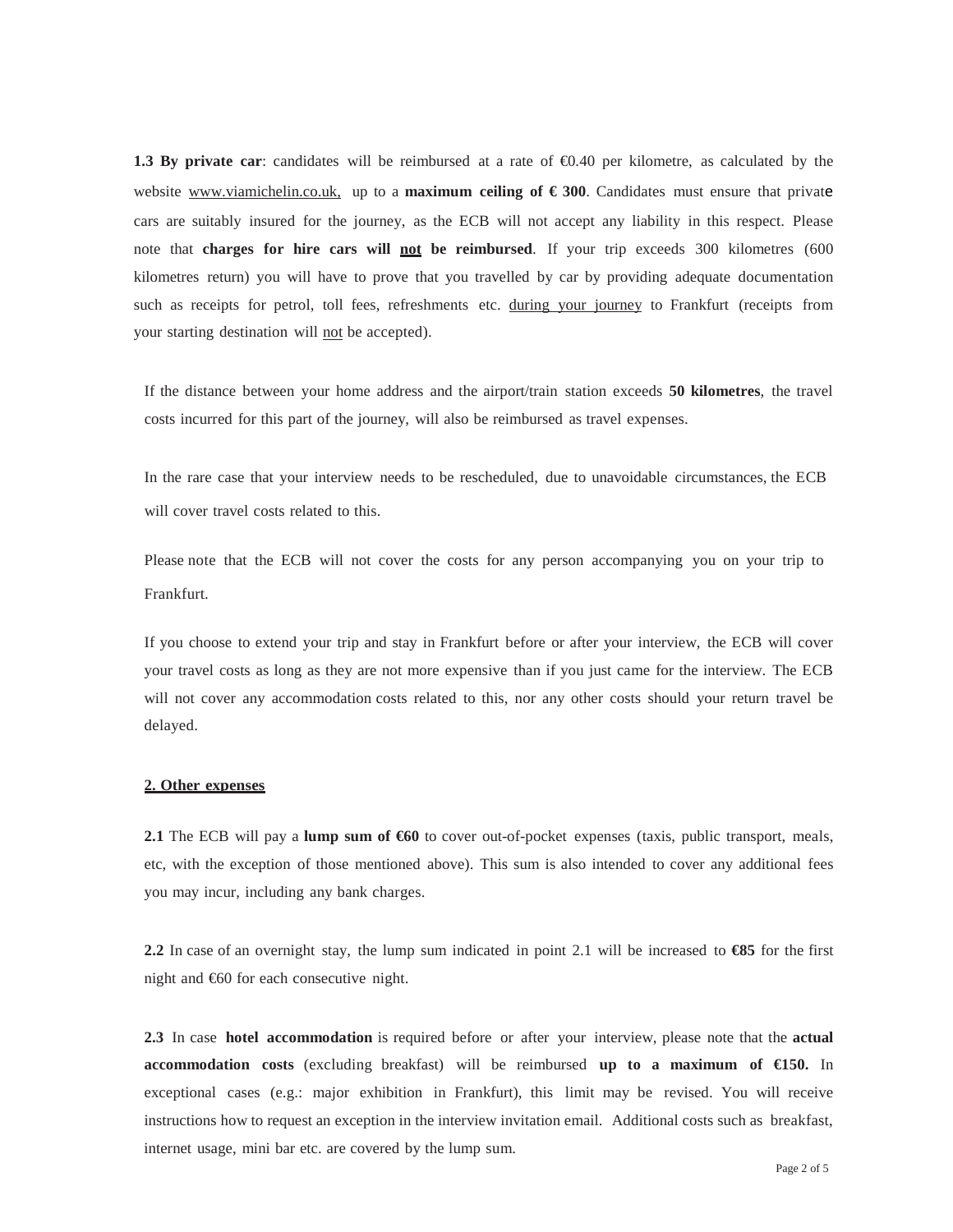**Please note that booking confirmations are not accepted by our accounting department as proof of payment. We require an invoice from the hotel!** We are only able to reimburse accommodation costs from commercial establishments such as hotels, and do not reimburse stays at private residences (for example booked via homestay websites).

The Recruitment Team is unable to arrange hotel accommodation for candidates. For your information and possible use, the ECB has agreed corporate rates with the following hotels, within the 150 EUR/night budget:

# **ECB Headquarters (Ostend area)**

**Fleming's Deluxe Hotel \*\*\*\*\*** Lange Straße 5 60311 Frankfurt Tel.: +49 69 219 30-0 Fax: +49 69 219 30-599 [frankfurt.riverside@flemings-hotels.com](mailto:frankfurt.riverside@flemings-hotels.com) [http://www.flemings-hotels.com](http://www.flemings-hotels.com/)

**Hotel 25 Hours** Hanauer Landstraße 127 60314 Frankfurt Tel.: +49 +49 69 40 58 68 90 Fax: +49 69 920 397-69 [goldman@25hours-hotels.com](mailto:goldman@25hours-hotels.com) [http://www.25hours-hotels.com](http://www.25hours-hotels.com/)

**Innside Frankfurt Ostend** Hanauer Landstraße 81 60314 Frankfurt Tel.: +49 +69 299252-0 [innside.frankfurt.ostend@melia.com](mailto:goldman@25hours-hotels.com) [https://www.melia.com](https://www.melia.com/en/hotels/germany/frankfurt/innside-frankfurt-ostend/index.html)

In order to receive the ECB rate for hotels in the Ostend area, you will be asked for a code. The code is **ECBHRcandidate** (only valid when booking via telephone/email, but not for online booking).

# **City Centre**

| Hotel Ramada Frankfurt City Centre **** | Hotel Miramar ***         |
|-----------------------------------------|---------------------------|
| Weserstrasse 17                         | Berliner Strasse 31       |
| 60329 Frankfurt                         | 60311 Frankfurt           |
| Tel.: $+496931081-0$                    | Tel.: $+49$ 69 920 397-0  |
| Fax: $+49$ 69 310 81-555                | Fax: +49 69 920 397-69    |
| info@ramada-frankfurt.com               | info@miramar-frankfurt.de |
| www.ramada.de                           | www.miramar-frankfurt.de  |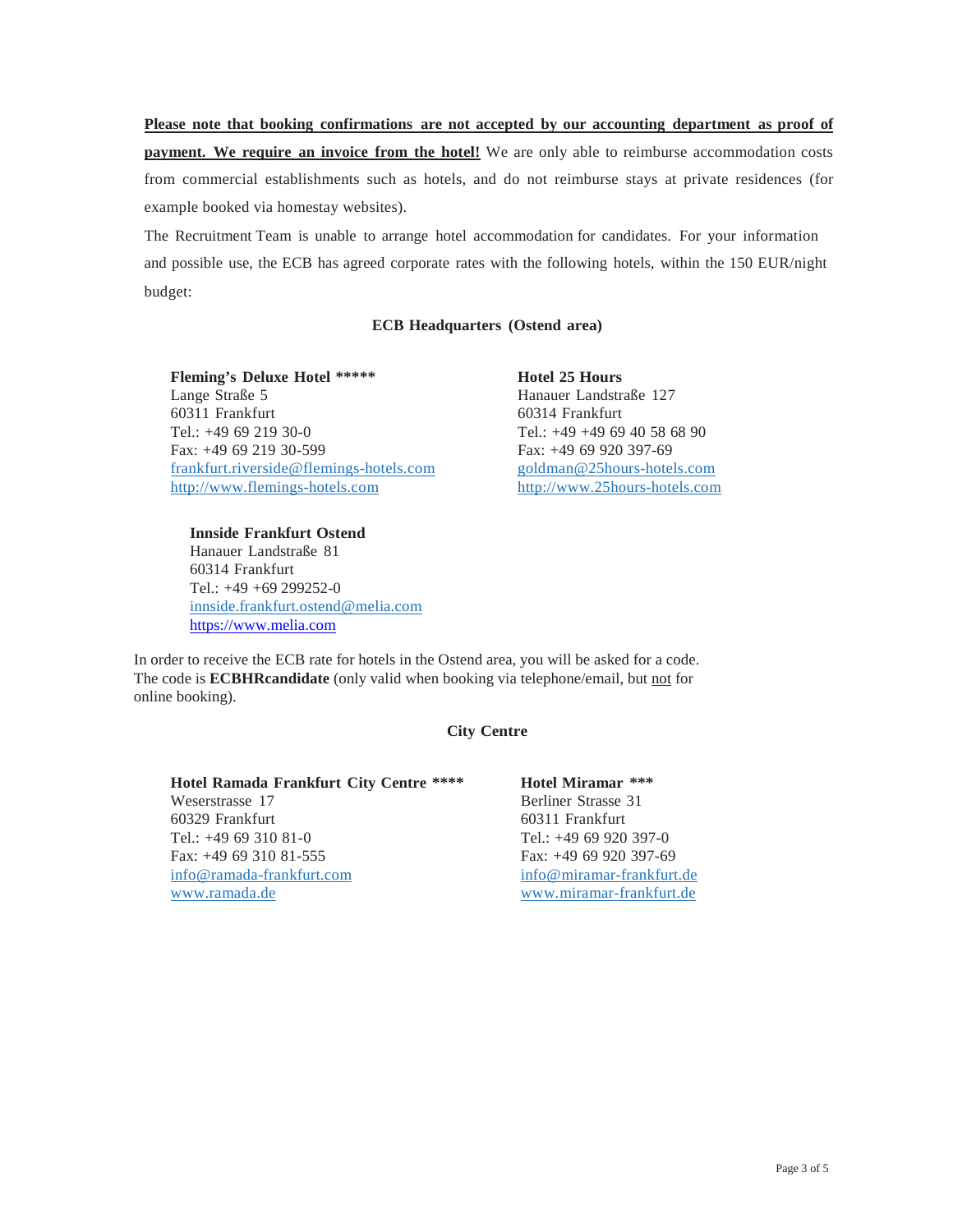Please note that the vicinity of the central railway station (Hauptbahnhof) is considered the red-light district of Frankfurt.

For further information concerning hotels or reservations, please contact the German Tourist Office in Frankfurt on +49 69 2123 0808. Alternatively, a list of hotels can be found on the following websites:

[www.hotels.de/Frankfurt](http://www.hotels.de/Frankfurt) or [www.frankfurt-tourismus.de.](http://www.frankfurt-tourismus.de/)

#### **How to receive reimbursement**

In order to facilitate the reimbursement of your interview-related expenses, you will be required to provide your **International Bank Account Number (IBAN) and SWIFT/BIC code.**

**Please note that you should claim your expenses within 6 months after your interview date. Claims older than 6 months shall not be processed.**

Please make sure (by contacting your Bank) that you can provide the full details of your **IBAN and SWIFT/BIC Code**, otherwise we will issue you with a cheque in Euro. You should be aware that it will take longer to receive the reimbursement and you may incur additional bank fees.

#### **How to get to the ECB**

The European Central Bank's offices are in **two different locations**:

- ECB Headquarters (Ostend area) and
- City Centre (Eurotower, Japan Centre and Commerzbank).

Please find below information on how to reach our premises, depending on the location:

#### **ECB Headquarters (Ostend area)**

From **Frankfurt International Airport**

By taxi: the trip will take around 30 minutes and will cost approximately  $\epsilon$ 30.

By public transport: S-Bahn (suburban train) lines S8 (in the direction of Offenbach-Ost) or S9 (in the direction of Hanau-Hauptbahnhof) to Frankfurt Ostendstraße; it is a 6 minutes'-walk to the new ECB premises (approx. 600 meters).

# **Figure 1** From **Frankfurt Hauptbahnhof** (main railway station)

By S-Bahn (suburban train): lines S1 and S2 (in the direction of Dietzenbach), line S3 (in the direction of Darmstadt), line S4 (in the direction of Langen), lines S5 and S6 (in the direction of Frankfurt Süd) – all of which also stop at Konstablerwache and Hauptwache, for instance – to Ostendstrasse, from where it is a five-minute walk via Paul-Arnsberg-Platz directly to the entrance to the ECB's premises on Sonnemannstrasse.